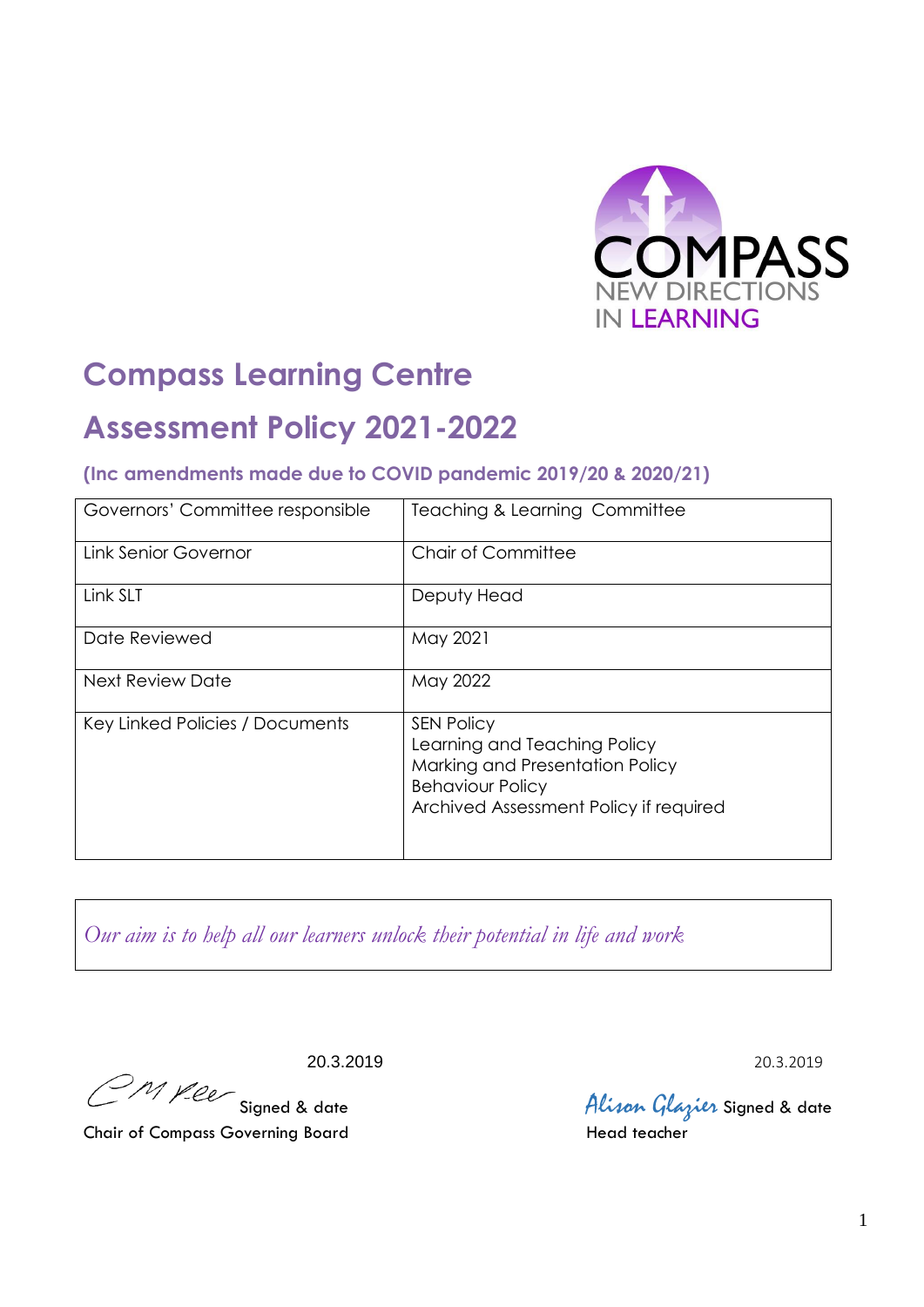# **Equality Impact Assessment – initial screening record**

- What area of work is being considered? Assessment Policy **Curriculum**
- Upon whom will this impact?
- How would the work impact upon groups, are they included and considered?

| <b>The Equality Strands</b> | <b>Negative Impact</b> | <b>Positive Impact</b> | No impact |
|-----------------------------|------------------------|------------------------|-----------|
| Minority ethnic groups      |                        |                        |           |
| Gender                      |                        |                        |           |
| <b>Disability</b>           |                        |                        |           |
| Religion, Faith or Belief   |                        |                        |           |
| Sexual Orientation          |                        |                        |           |
| Transgender                 |                        |                        |           |
| Age                         |                        |                        |           |
| Rurality                    |                        |                        |           |

 Does data inform this work, research and/or consultation? And has it been broken down by the equality strands?

| <b>The Equality Strands</b> | No | Yes | <b>Uncertain</b> |
|-----------------------------|----|-----|------------------|
| Minority ethnic groups      |    |     |                  |
| Gender                      |    |     |                  |
| <b>Disability</b>           |    |     |                  |
| Religion, Faith or Belief   |    |     |                  |
| Sexual Orientation          |    |     |                  |
| Transgender                 |    |     |                  |
| Age                         |    |     |                  |
| Rurality                    |    |     |                  |

| Does the initial screening highlight potential issues that may be illegal? No |  |
|-------------------------------------------------------------------------------|--|
| <b>Further comments:-</b>                                                     |  |

Do you consider that a full Equality Impact Assessment is required? **No**

Initial screening carried out by Mark Fisher, Deputy Headteacher

Signed: *Mark Fisher* Dated: 7th March 2019

Comment by Headteacher: No additional comments

Alison Glazier 20.3.2019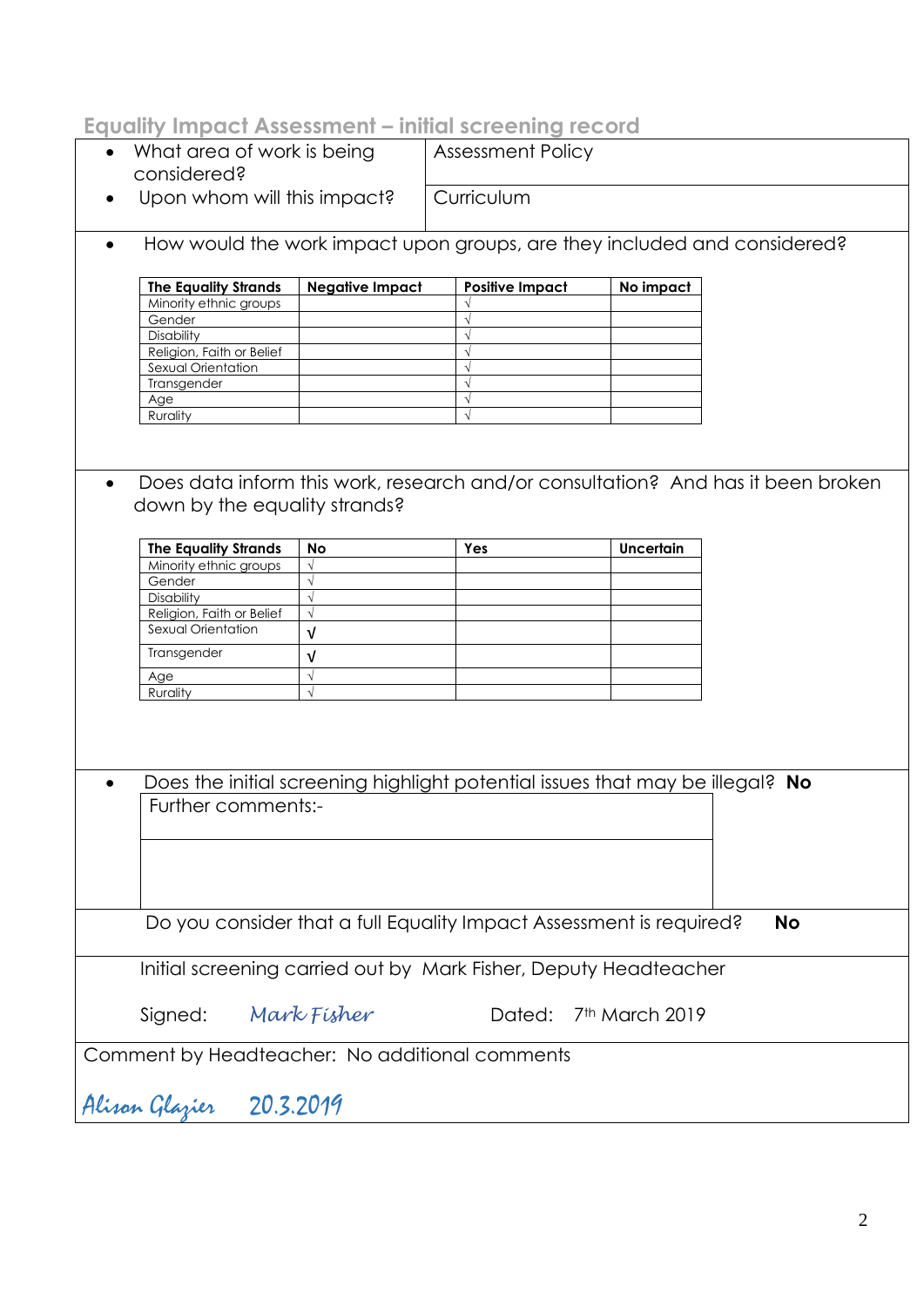# **Assessment for Learning, Practice and Procedure**

#### **Aim**

- To provide clear guidelines to the centres approach to assessment, recording and reporting
- To establish a coherent and consistent approach to assessment across all subjects and off-site provision
- To provide a system that is clear to learners, staff and parents/carers that promotes good learning and teaching

#### **Introduction**

Assessment encompasses a wide range of activities, formal and informal, summative and formative. Summative assessment (external, internal exams, end of key stage assessment) has a place in providing a summary of achievement (assessment of learning) over a set time period. However, research evidence informs us that a robust formative assessment or Assessment for Learning (AfL) has the largest impact on motivation, attainment and achievement. AfL involves the continuous use of classroom assessment (a wide range of methods) to improve learning.

The following is an attempt to:

- Provide a structure which learners recognise
- Provide a practice model which is realistic and attainable for teachers in terms of workload
- Minimise the need for summative assessment

The policy provides a framework for all assessment practices throughout the centre and off site provision. Off-site providers will develop assessment policies and practices which are consistent with Compass policy. Schemes of Work and awarding bodies will specify assessment methods and opportunities.

### **Formal assessment at Compass Learning Centre**

On entry, students complete a variety of assessments that, along with other information, provide a baseline for all further assessment:

- Baseline Assessment from GL
- Reading Assessment
- EHCP Assessment if required

This in turn, sets a pathway or flightpath of the impact that teaching at Compass has on the young person. This is recorded as APS points and is compared to 9-1 GSCE boundaries to give an accurate working at and target grade.

### **Tracking Student progress**

#### **Recordkeeping**

Each subject teacher is responsible for maintaining up to date progress records of all young people. This information will inform the fixed assessment process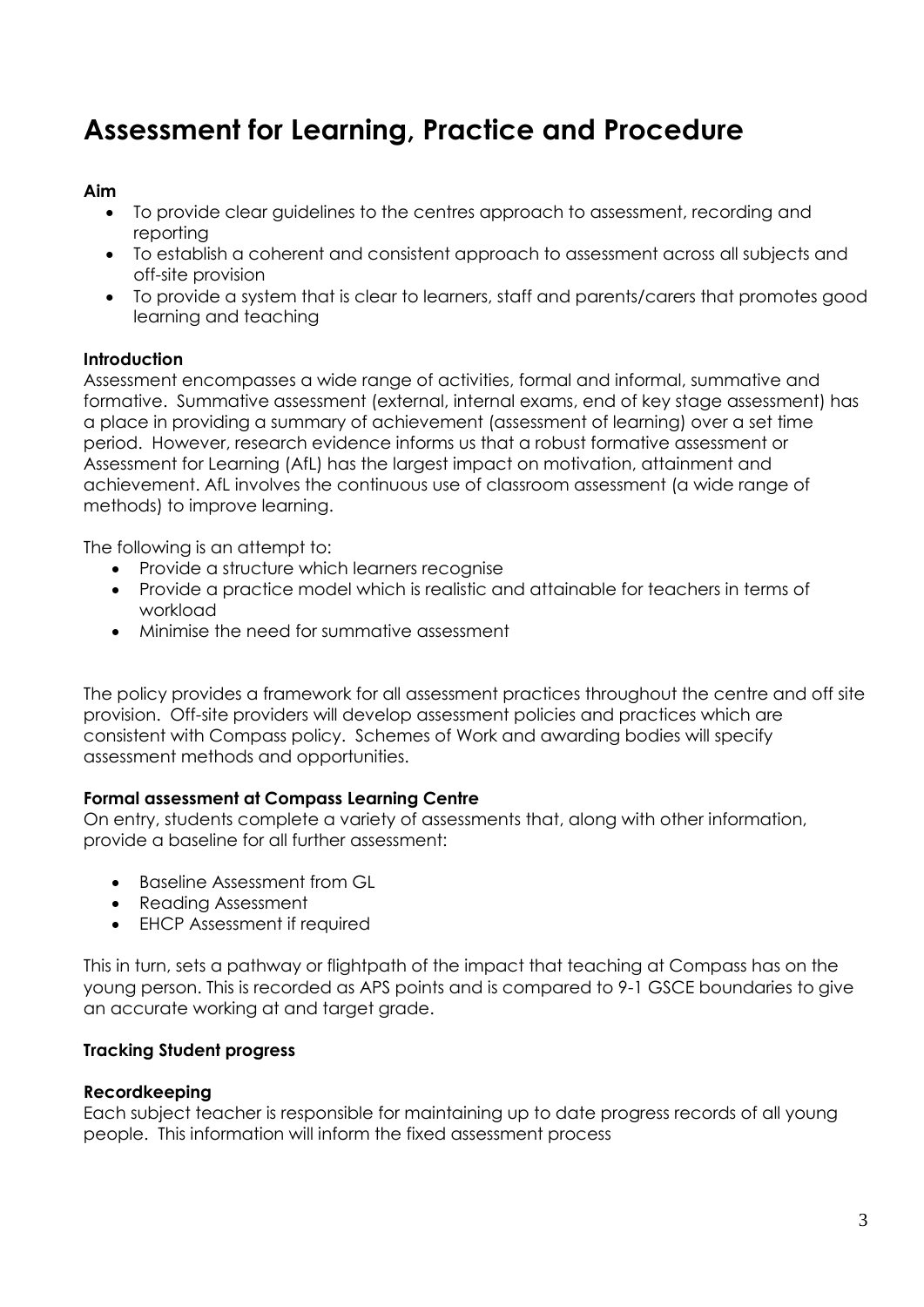#### **Fixed Assessment Point**

#### **Baseline and Interim**

At Compass, all subjects have termly data collection points where teachers record current attainment grades. These judgements are a measure of progress towards qualification/exam board criteria and in relation to their predicted target grade for the end of the year and progress from their baseline assessment. This is the interim assessment and the grade is known as 'Working At' grade.

#### '**Working At' Grades**

This is a measure of current attainment. It must be informed by moderated assessments (against exam board criteria) of the young person's work.

In BTEC and other modular subjects the assessments should be based on modules completed to date or units achieved. In these subject, 'Working at Grades' are likely to give a good indication of the final result that the student will achieve. In other subjects with terminal examinations, working at grades will need to be interpreted by considering probable 'flight paths' for that subject and by comparing the student's attainment to their interim, end of year target.

#### **Issues/Intervention/Impact**

After each termly data entry, teachers are required to complete the Subject development plan to identify issues that are inhibiting or enabling progress. Strategies and interventions are assessed and new ones developed to enable students to improve their attainment. Factors for under achievement such as persistent absenteeism, poor behaviour or non-engagement should be recorded. This should inform discussions with SENCO, Headteacher, Deputy Headteacher and Leading Practitioner.

This information ensures that learners are placed on appropriate programmes of study. Teachers should constantly monitor learner understanding and progress through questioning, discussion and observation. What follows is an attempt to 'capture' formal assessment processes.

- Marking work regularly ensuring written and verbal feedback
- AfL strategies including questioning, verbal and written feedback, peer and selfassessment, exemplification all with reference to focused learning objectives or targets.
- Attainment will be assessed using criteria set out in exam specifications.
- Students should have the opportunity to develop their own understanding of different grades/levels and how to progress to the next one.
- Progress tracking will take place every term and provide information to inform future planning and interventions.

So learners are supported to develop self-reflection skills, teachers should:

- Provide peer and self-assessment opportunities
- Explain the learning outcomes and their relationship to the learning objective
- Explain and model clear success criteria
- Support students to develop appropriate language to assess their own work
- Encourage learner reflection throughout the learning process
- Guide learners to identify the next step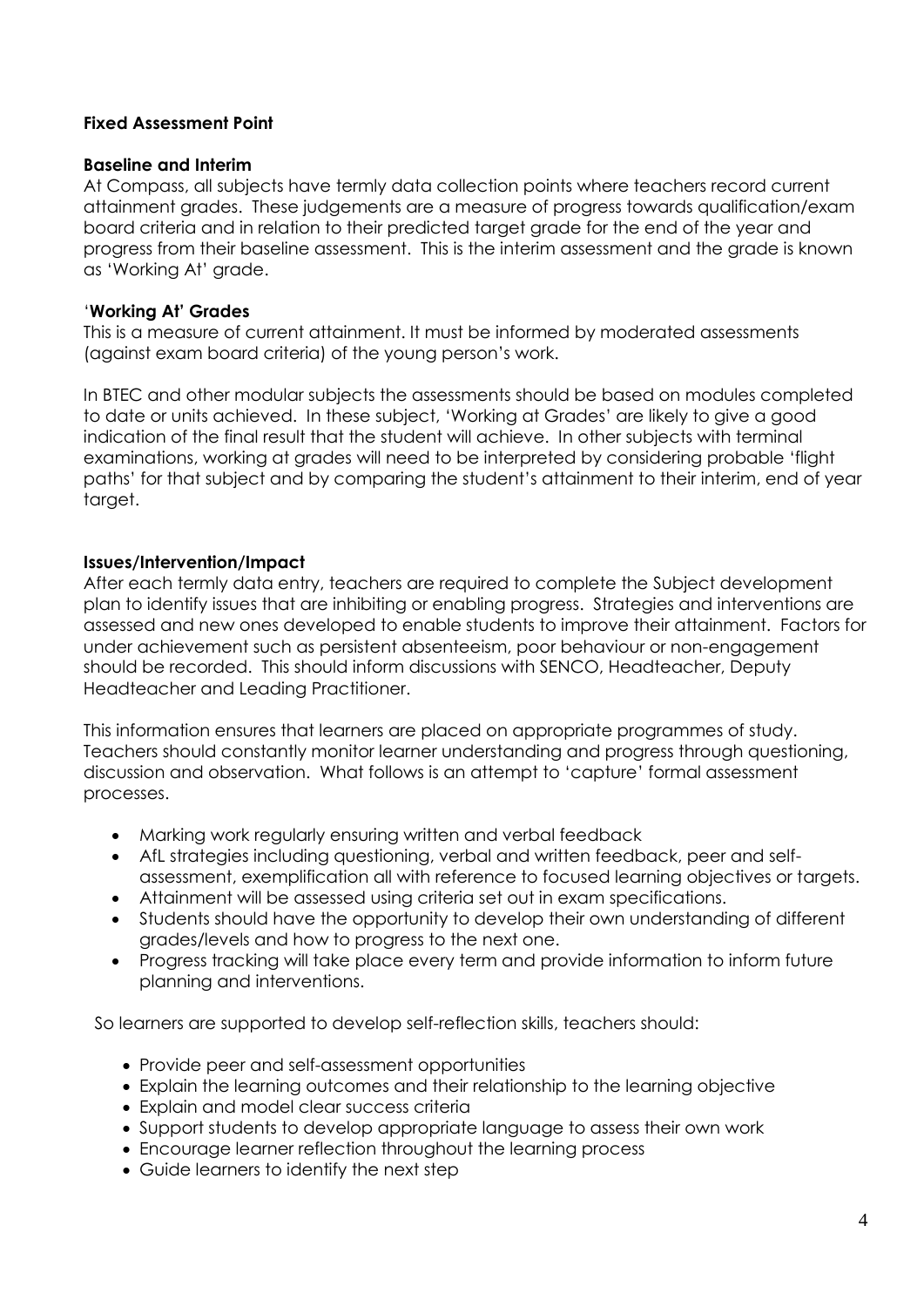#### **Monitoring**

- Work scrutiny will take twice a year and be evaluated using specific criteria
- All feedback will be recorded and assessed in accordance with the guidance for marking and will demonstrate evidence of AfL and will be monitored by SLT and Middle Leaders and through peer standardisation.

#### **Assessment and Reporting Schedule**

- The centre publishes the assessment calendar to all the provisions. This contains the deadlines for the data collection and reporting to parents/carers.
- The data is collated
- Pupil Progress meetings will take place soon after where Teachers and Mentors discuss progress of individuals and plan support strategies.
- Progress review meetings will be held straight after that. Mentors will use the Pupil Progress document to inform and record that progress

### **Assessment for Learning Framework**

Good Assessment for learning practice is much more than providing summative judgements on a learner's level or grade and the recording of this judgements. The table below summarises the key characteristics of Assessment for Learning. Key characteristics that we should all strive to incorporate into our daily practice and into every lesson.

| Key characteristics of<br>assessment learning                                                        | Teaching strategies                                                                                                                                                                                                                                                                                                                                                                                                |
|------------------------------------------------------------------------------------------------------|--------------------------------------------------------------------------------------------------------------------------------------------------------------------------------------------------------------------------------------------------------------------------------------------------------------------------------------------------------------------------------------------------------------------|
| Sharing learning objectives<br>with pupils                                                           | Share learning objectives at the beginning of each lesson and<br>$\bullet$<br>where appropriate, during the lesson in language that pupils can<br>understand<br>Use these objectives as the basis for questioning and feedback<br>during plenaries<br>Evaluate this feedback in relation to achievement of the<br>learning objectives to inform the next stages planning.                                          |
| Helping pupils to know and<br>recognise the standards they<br>are aiming for                         | Show pupils work that has met criteria, with explanations of why.<br>$\bullet$<br>Give pupils clear success criteria then relate them to the learning<br>objectives.<br>Model what it should look like. Eg exemplify good writing on the<br>board.<br>Ensure that there are clear, shared expectations about the<br>$\bullet$<br>presentation of work.                                                             |
| Involving pupils in peer and<br>self-assessment                                                      | Give pupils clear opportunities to talk about what they have<br>$\bullet$<br>learned and what they are finding difficult, using the learning<br>objectives as a focus.<br>Encourage pupils to work/discuss together, focussing upon how<br>to improve<br>Ask pupils to explain the steps in their thinking: 'How did you get<br>that answer?'<br>Give time for pupils to reflect upon their learning.<br>$\bullet$ |
| Providing feedback which<br>leads to pupils recognising<br>their next steps and how to<br>take them. | Value oral as well as written feedback.<br>$\bullet$<br>Ensure feedback is constructive as well as positive, identifying<br>$\bullet$<br>what the pupil has done to improve and how to do it.<br>Identify the next steps for individuals and groups as appropriate.                                                                                                                                                |